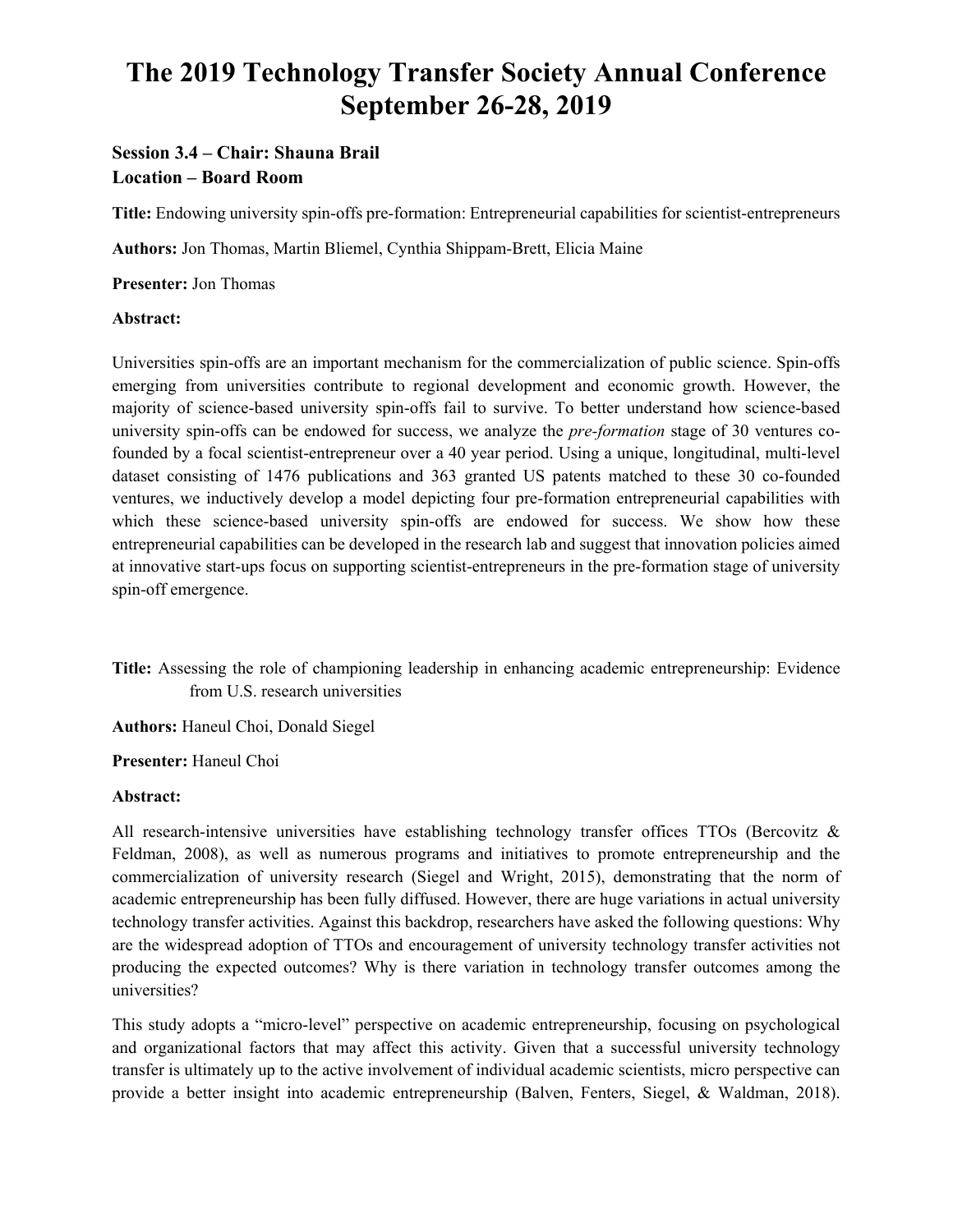Balven et al., (2018) propose three types of micro factors within academic entrepreneurship: 1) selfcontained micro-processes that incorporate cognitive or affective phenomena; 2) relational factor focused on interaction with other individuals (i.e., department chair, colleagues, etc.); and 3) interaction between individuals and organization level factors (i.e., university tech transfer policies, organizational culture).

Among three types of micro processes, we take the second and the third perspective of micro-processes focusing on leadership roles in reducing barriers to academic entrepreneurship. Specifically, this study examines whether the championing leadership mitigates the negative impact of 1) lower organization level receptiveness to academic entrepreneurship; and 2) lack of information - scientist's weak understanding and knowledge of how to initiate technology transfer processes.

We test our hypotheses using longitudinal data from 391 academic scientists and engineers at 25 major U.S. research universities. Our econometric results indicate that championing leadership can have a positive influence of the propensity of scientists to engage in academic entrepreneurship. We find no evidence of an association between lack of receptiveness to academic entrepreneurship and technology transfer intention of university scientists. However, we find that informational barrier (i.e., confusion regarding commercialization process, lack of knowledge whether and how TTO can help them engage in academic entrepreneurship) is a strong factor that undermines academic scientist's intention to engage in technology transfer activities in the future.

We find no evidence of any direct role of championing leadership. However, we find that championing leadership mitigates the negative relationship between the informational barrier and future technology transfer intention. The finding, in general, suggests that academic entrepreneurship is well received, at least in our study sample, and may no longer be a huge barrier for potential academic entrepreneurs. However, informational barriers such as scientists' confusion regarding the technology transfer process and their lack of awareness of TTO's role, may still be a huge barrier to academic entrepreneurship. There could be many ways to help potential academic entrepreneurship, and this study suggests the role of championing leadership as an alternative to foster academic entrepreneurship.

**Title:** On universities' ability for technology transfer: Do technology transfer office cohorts matter?

**Authors:** Dolores Modic, Jana Suklan

# **Presenter:** Dolores Modic

# **Abstract:**

University technology transfer is a big and controversial business, administered by a growing occupational group, Intellectual property (IP) coordinators. This paper explores the cohort effect, answering the question whether IP coordinators in same cohort exhibit similar patterns in patenting and licensing, thus contributing to the university technology transfer literature, especially the debate on the individual level factors (Wu et al, 2015).

Technology transfer literature using the concept of cohorts has focused on researchers and not on technology transfer staff. Cohort effect has also been recorded for a similar group of experts, patent examiners (Frakes and Wasserman, 2016). Similar works encompassing TTOs remain absent, although early moments of employment are important in shaping attitudes, skills and practices of new staff (Van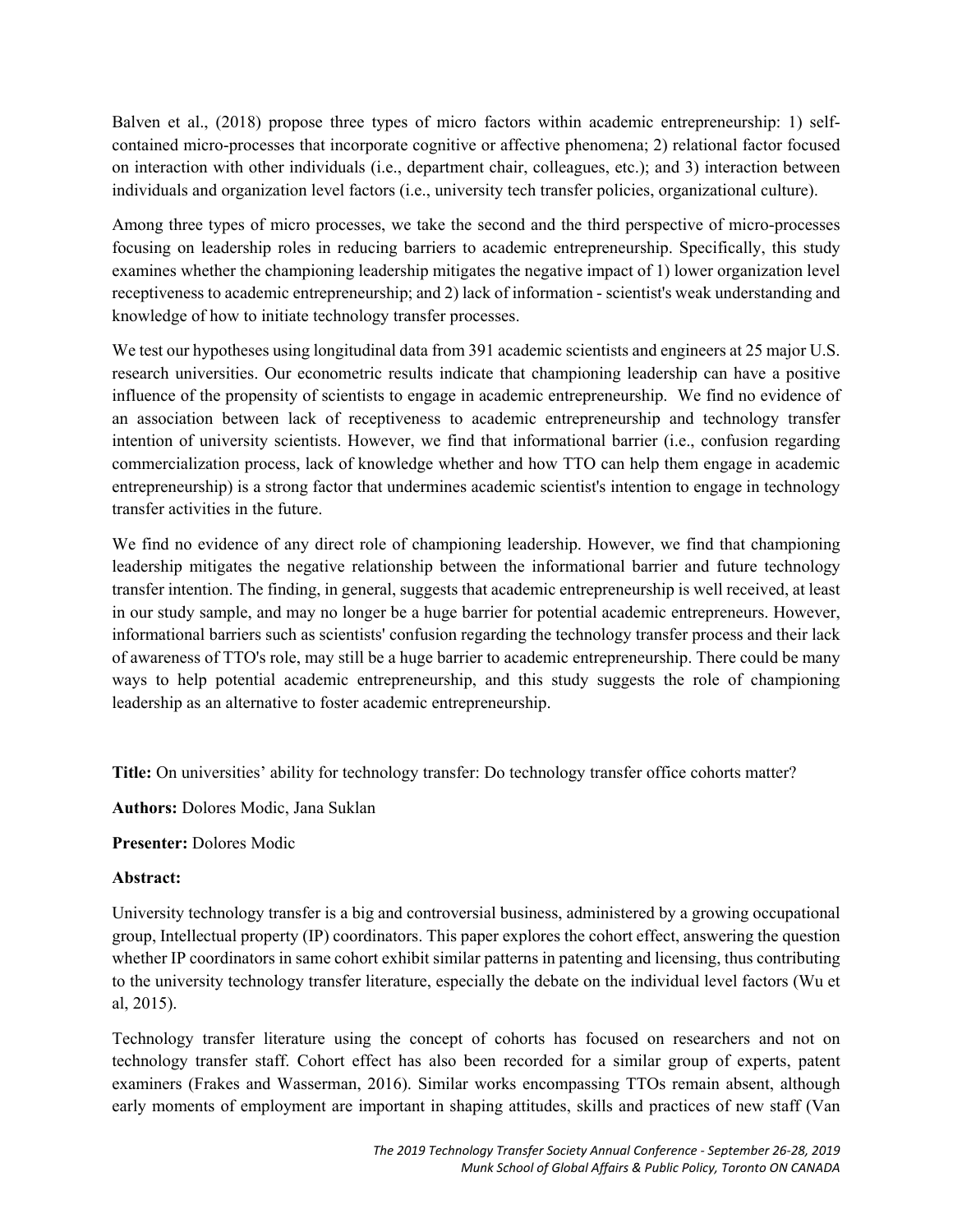Maanen and Shein, 1979; Joshi et al, 2010; Zheng et al, 2013). Cohorts and their potential effects are suboptimally conceptualized and researched in terms of different groups inside the technology transfer processes. We present a model allowing for assessment of cohorts' effects in technology transfer offices on individual level data. Within this study we test two hypotheses:

H1: Coordinators in the same cohort exhibit similar patenting patterns.

H2: Coordinators in the same cohort have similar level of success and experience in licensing.

For the analysis we build a database using the university's patent applications data from year 1984 to 2014, merged with licensing data. In order to gain an accurate picture of the cases assigned to individual IP Coordinators, we added their employment and cases' (re-)assignment data. Final dataset is (dynamic) time series data, eliminating the problem of relying on static data. Our database includes 18393 cases of IP Coordinators handling patent cases, and a sub-set of 845 licensed cases.

Our descriptive and discriminant analysis demonstrate that the year in which an IP coordinator is hired, has an effect on their patenting and licensing proclivities. Variations between cohorts suggest that IP coordinators may follow distinct and enduring practices throughout their career. Yet, the biggest distinctions between cohorts do not seem to be connected with IP coordinators' immediate licensing and patenting output, but rather with underlying mechanisms and practices, e.g. cognitive proximity attitudes.

Our analysis holds a number of important implications for public policy and organizational competitive advantage of individual universities, as IP coordinators can be catalysts for commercialization success.

**Title:** The impact of knowledge networks on the identification of entrepreneurial opportunities by Early-Stage-Researchers (ESRs)

**Authors:** Marie Gruber, Thomas Crispeels, Pablo D'Este

**Presenter:** Marie Gruber

# **Abstract:**

Research about EO highlights the importance of social networks, as mechanisms to access tangible and intangible resources – such as new knowledge and information. The relationship between knowledge and networks has led to the emergence of the concept of knowledge network: "a set of nodes - individuals […] that serve as heterogeneously distributed repositories of knowledge and agents that search for, transmit, and create knowledge - interconnected by social relationships" (Phelps, Heidl, & Wadhwa, 2012, p.3). However, previous studies have often failed to capture two important aspects. On the one hand, existing research has mainly investigated the knowledge networks of senior academic staff and principal investigators, rather than junior researchers' ones. On the other hand, these studies also often use an expost approach that lacks a dynamic perspective and is not well-suited to capture the evolution of the network and the knowledge that is exchanged through the ties. In this research, we aim to address these two challenges by investigating the following research question: *How and when do ESRs' knowledge networks contribute to enhance the identification of entrepreneurial opportunities?* 

To answer our research question, we conduct a qualitative, mixed-methods study on 14 early-stage researchers, all within the first 3 years of their doctoral research. The first step comprises an online survey